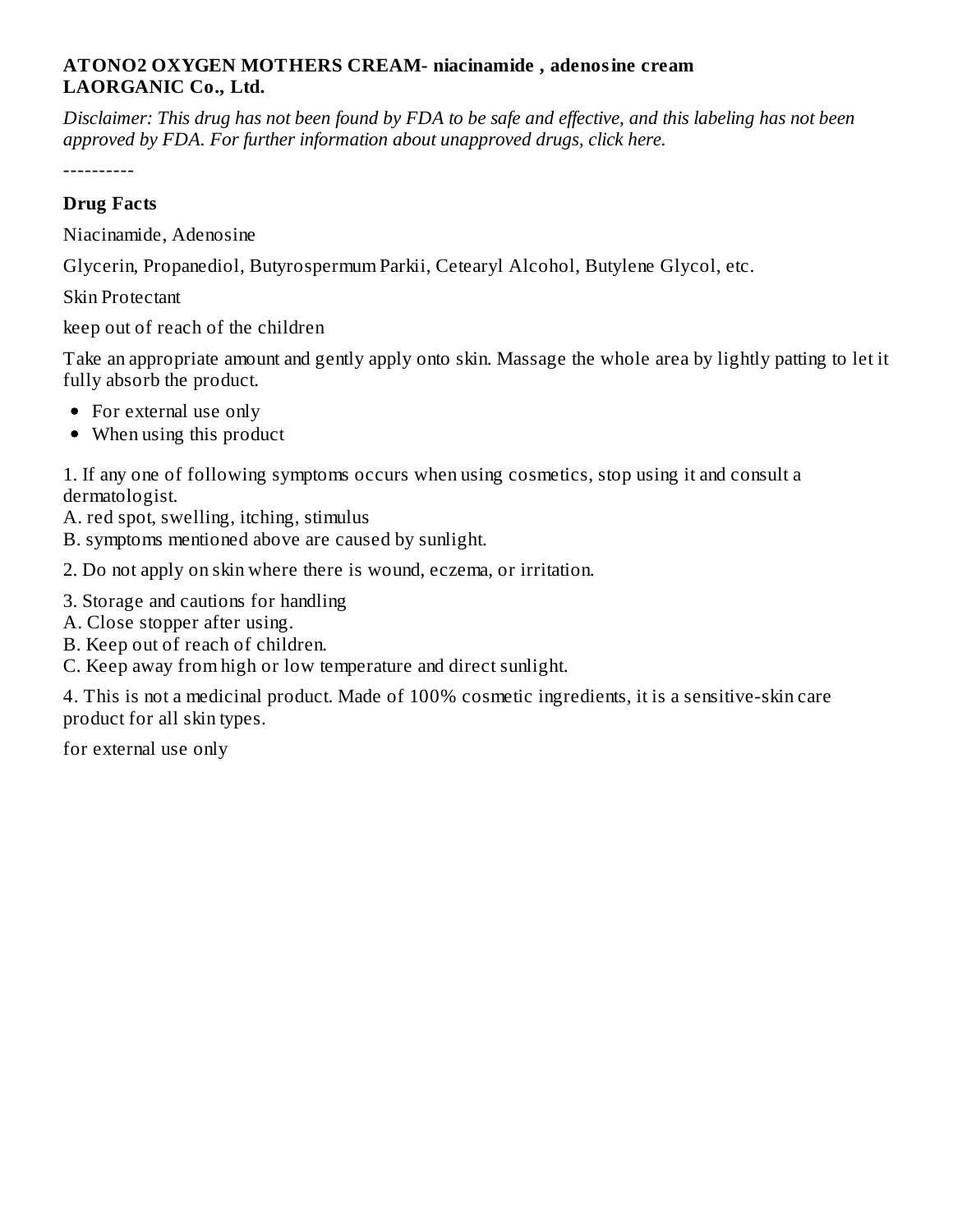

# 사이즈 : 56×56×174

#### **ATONO2 OXYGEN MOTHERS CREAM**

niacinamide, adenosine cream

#### **Product Information**

Product Type

HUMAN OTC DRUG

Item Code (Source)

NDC:70993-0001